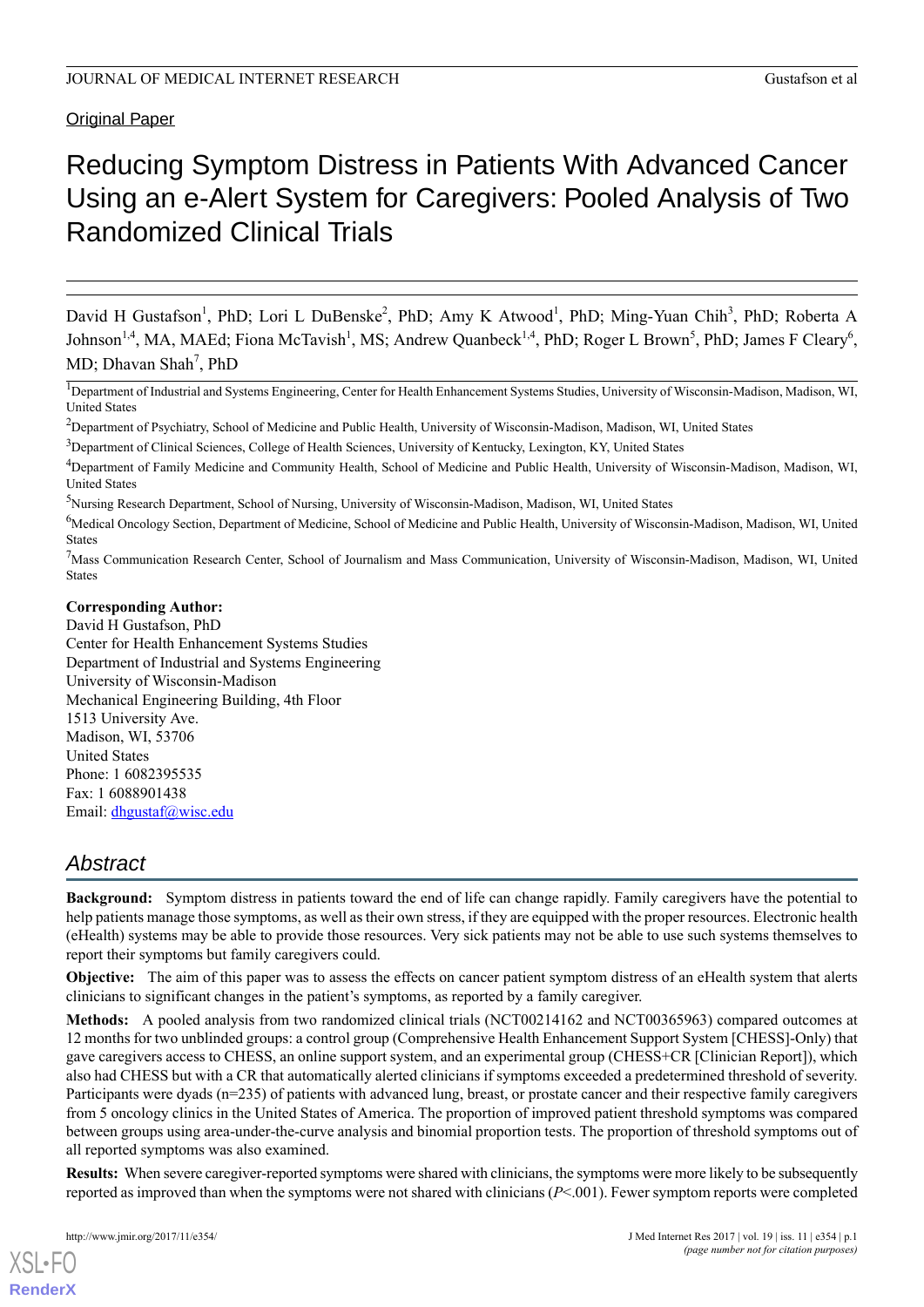in the group of caregivers whose reports went to clinicians than in the CHESS-Only group (*P*<.001), perhaps because caregivers, knowing their reports might be sent to a doctor, feared they might be bothering the clinician.

**Conclusions:** This study suggests that an eHealth system designed for caregivers that alerts clinicians to worrisome changes in patient health status may lead to reduced patient distress.

**Trial Registration:** Clinicaltrials.gov NCT00214162; https://clinicaltrials.gov/ct2/show/NCT00214162 (Archived by WebCite at http://www.webcitation.org/6nmgdGfuD) and Clinicaltrials.gov NCT00365963; https://clinicaltrials.gov/ct2/show/NCT00365963 (Archived by WebCite at http://www.webcitation.org/6nmh0U8VP)

#### *(J Med Internet Res 2017;19(11):e354)* doi: $10.2196/$ jmir.7466

#### **KEYWORDS**

Internet; health communication; palliative care; communication barriers; signs and symptoms; eHealth

# *Introduction*

#### **Managing Patient Symptom Distress**

As advanced cancer treatments enable patients to live longer, managing patient symptoms becomes even more important for patients, informal (family or friend) caregivers, and clinicians [[1](#page-8-0)[-5](#page-8-1)]. In some cases, the side effects of advanced treatment (eg, pain and cognitive limitations) can create problems that challenge the fabric of the family [\[6](#page-8-2),[7\]](#page-8-3) and sometimes even lead to conflict  $[6,7]$  $[6,7]$  $[6,7]$  between the family and the clinical team  $[8]$  $[8]$ . Some of the problem, from a patient and caregiver perspective, revolves around when and how to get the attention of the clinical team without "bothering" them [[9\]](#page-8-5).

Research has shown the importance of timely alerts to providers regarding disconcerting changes in patient conditions. For instance, a study of wait times in the Veterans Health Administration system found that mortality rates increased significantly when patients waited longer to be seen [[10\]](#page-8-6). However, often changes in a patient's symptoms are reported only at a clinical visit and by then the patient's condition is often harder to manage than when the symptoms first worsened.

As early as 1997, family caregivers were estimated to provide about US \$200 billion of unpaid health care services [\[11\]](#page-9-0). Although the burden on family caregivers has been well described [\[1](#page-8-0)], the potential of caregivers to improve their lives, and patients' and providers' lives, has had comparatively little attention. When properly engaged, the family caregiver can be a critical source of information and support for both the patient and the clinical team. Family caregivers often spend far more time with the patient than anyone else. They can support the patient while collecting information that could be vitally important to providers and for effective care. Some families assume these roles well with no help, whereas others need support to realize their potential. The system studied here was designed to help caregivers maximize their value as a partner in care and minimize their burden.

Recent developments in electronic symptom collection systems [[12,](#page-9-1)[13](#page-9-2)] offer promise for more timely and accurate information, greater patient acceptance, and reduced cost compared with paper-based systems [\[14](#page-9-3)]. Studies of such systems have shown moderate to significant improvement of patient symptoms and quality of life  $[15-19]$  $[15-19]$  $[15-19]$ , and even survival  $[20]$  $[20]$ . A key issue is when and how to reach clinicians effectively, given how busy they are.

This problem of reporting symptom changes to clinicians is exacerbated for advanced cancer patients. These patients find it increasingly difficult or impossible to use symptom-reporting systems as their disease advances. Informal caregivers are in a position to accurately observe and report on patient symptoms [[21](#page-9-7)[-23](#page-9-8)].

#### **The CHESS System With Reports to Clinicians**

The Comprehensive Health Enhancement Support System (CHESS) refers to extensively tested information and communication technologies for coping with cancer and other serious illnesses. The vast majority of CHESS systems have been designed for patients [[24](#page-9-9)[-27](#page-9-10)]. The CHESS "Coping with Cancer" website [[28\]](#page-9-11) was designed instead for caregivers to (1) provide them with well-organized cancer, caregiving, and bereavement *information*, (2) serve as a channel to *communicate* with and receive *support* from other caregivers, experts, clinicians, and their social networks, (3) act as a *coach* by gathering information from caregivers and providing feedback based on algorithms (decision rules), and (4) provide *tools* (eg, a program to organize support from family and friends) to improve the caregiving experience. Hence the content and focus of this caregiver program differed substantially from other CHESS systems. The relationship between theory and CHESS was previously reported [[29\]](#page-9-12).

The CHESS caregiver system studied in this analysis contained a symptom-reporting system, the Clinician Report (CR), which delivered to the clinical team information about worrisome changes in symptoms collected from informal caregivers of advanced-stage cancer patients [\[29](#page-9-12)[-31](#page-10-0)]. Specifically, the CR contacted the clinical team whenever a threshold symptom was reported—that is, when a caregiver rated at least one of 10 patient symptoms at  $\geq 7$  on a 0 to 10 severity scale. The alert was intended to quickly bring clinician attention to severe symptoms, potentially leading to timelier symptom management.

#### **Purpose and Contribution of the Study**

The study reported here is, to our knowledge, the first to report the effects on patients of an electronic system that collects and analyzes caregiver observations and sends alerts to clinicians when caregivers report worrisome increases in symptom distress in patients suffering from advanced cancer. A previous paper reported the effects on caregivers themselves of using the system



 $XS$  $\cdot$ FC **[RenderX](http://www.renderx.com/)**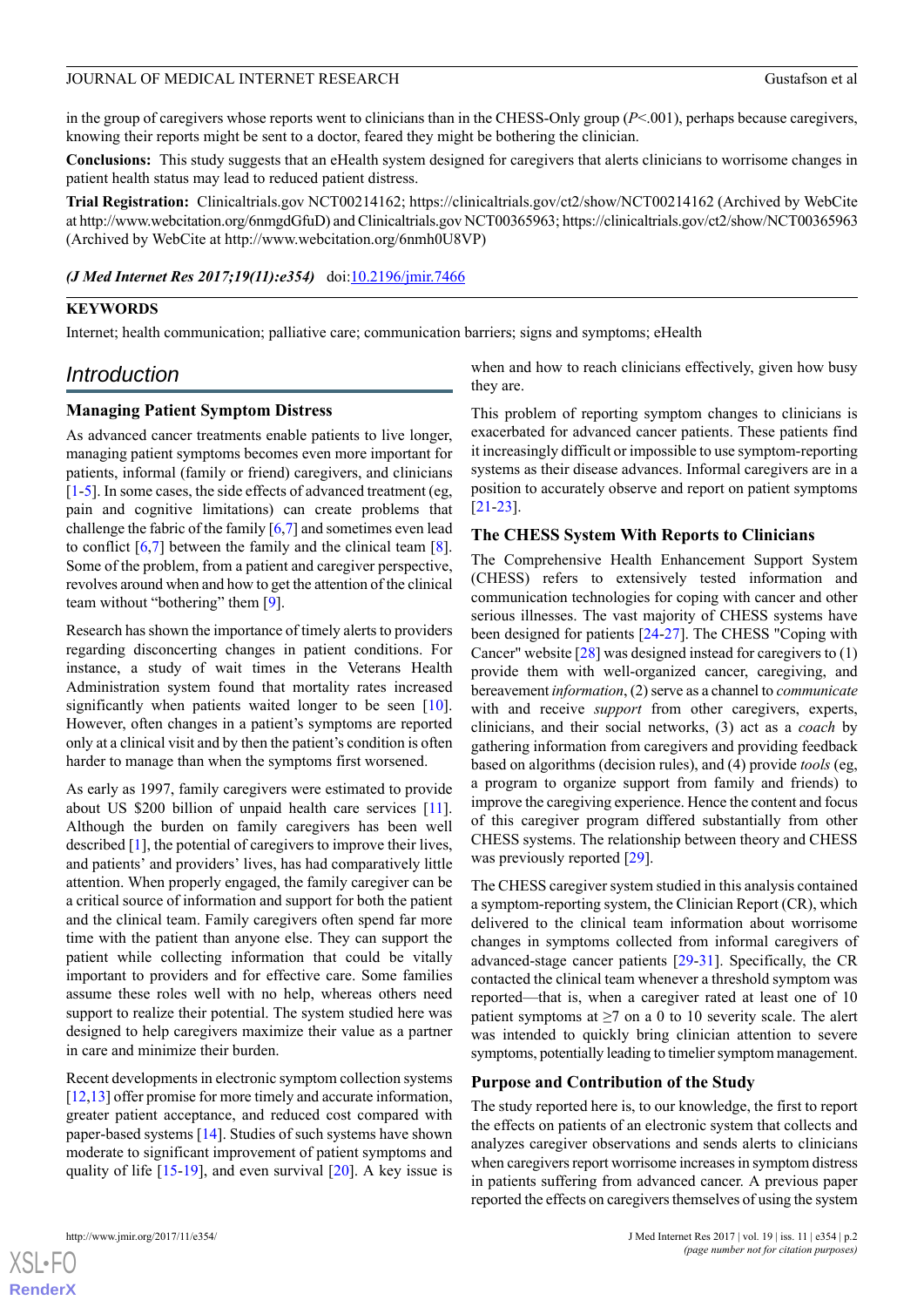[[30\]](#page-9-13). In that study, caregivers with CHESS+CR had less negative mood at both 6 and 12 months than caregivers in the CHESS-Only group. The groups did not differ significantly on caregiver preparedness or physical burden at either time point. This paper reports the effects of the system on patients, specifically on patient symptom distress. We examined two outcomes: (1) the proportion of improved caregiver-reported, severe ("threshold") symptoms that patients had out of all threshold symptoms and (2) the proportion of caregiver-reported threshold symptoms that patients had out of the total symptoms reported on. Specifically, the study addresses this question: Does the CHESS system with the CR reduce symptom distress in patients more than CHESS without the CR?

# *Methods*

# **Participants**

Between September 2004 and April 2007, 235 dyads of patients with advanced-stage cancer and their primary informal caregivers were recruited to one of two randomized clinical trials of CHESS. One of the trials recruited breast and prostate cancer patients and their caregivers (NCT00214162); the other enrolled lung cancer patients and caregivers (NCT00365963). Eligible breast cancer patients were women with recurrent or metastatic breast cancer. Eligible prostate cancer patients had hormone refractory or metastatic prostate cancer. Eligible lung cancer patients included those in stage IIIA, IIIB, or IV disease. Caregivers were at least 18 years of age and identified by the patient as their primary source of physical, emotional, or financial support.

# **Recruitment**

**Figure 1.** Participant flow.

<span id="page-2-0"></span>Recruitment sites were 5 cancer centers in the Northeastern, Midwestern, and Southwestern United States. This analysis contains a combined sample from both clinical trials of 117 dyads in the CHESS-Only group and 118 in the CHESS+CR group ([Figure 1\)](#page-2-0). Details about recruitment, randomization, and procedures were previously reported [[28,](#page-9-11)[30](#page-9-13)].

The attrition rate in this study (33.6%, 36/107) in the CHESS-Only group and 38.1% (42/110) in the CHESS+CR group) is comparable with other clinical trials of patients with advanced cancer. A review of 18 interventional supportive and palliative oncology trials found an attrition rate of 44% at study end [[32\]](#page-10-1).

# **Interventions**

Both the CHESS-Only and CHESS+CR participants received access to CHESS. CHESS was designed for caregivers, but patients could have access as well if they wanted it. Upon initial log-in and every 7 days after, caregivers were prompted when logging into CHESS to complete a check-in with questions about patient symptom status from a modified Edmonton Symptom Assessment Scale (ESAS) [\[33](#page-10-2)]. Check-in items had to be completed before advancing to another page in the CHESS website. Items on check-ins after the first check-in were populated with previous ratings; caregivers needed to respond only if a rating changed. In the CHESS-Only group, the information reported at check-in was intended for caregivers and not sent to clinicians. In the CHESS+CR group, CHESS summarized the caregiver-provided information and made it available (with patient permission) to the clinical team [[31\]](#page-10-0). Alerts were emailed, faxed, or phoned (according to clinician preference) to a designated member of the clinical team, typically a nurse, (1) when a threshold symptom was reported and (2) 2 days before a scheduled clinic visit. The severity threshold for an alert was set at 7, based on Serlin et al [[34\]](#page-10-3), indicating that this symptom distress level interferes significantly with a patient's life. Alerts included patient name, the symptom or symptoms of concern, and worrisome symptom rating(s), along with a link to the CHESS+CR website to view the complete CR, including ratings over time. At any time, clinicians in the CHESS+CR group could also access the full CR by logging onto CHESS+CR.

# **Procedures**

The trials were approved by the institutional review boards at each recruitment site. Oncology clinicians were consented and agreed to receive alerts.



<sup>a</sup>CHESS: Comprehensive Health Enhancement Support System. <sup>b</sup>CR: Clinician Report.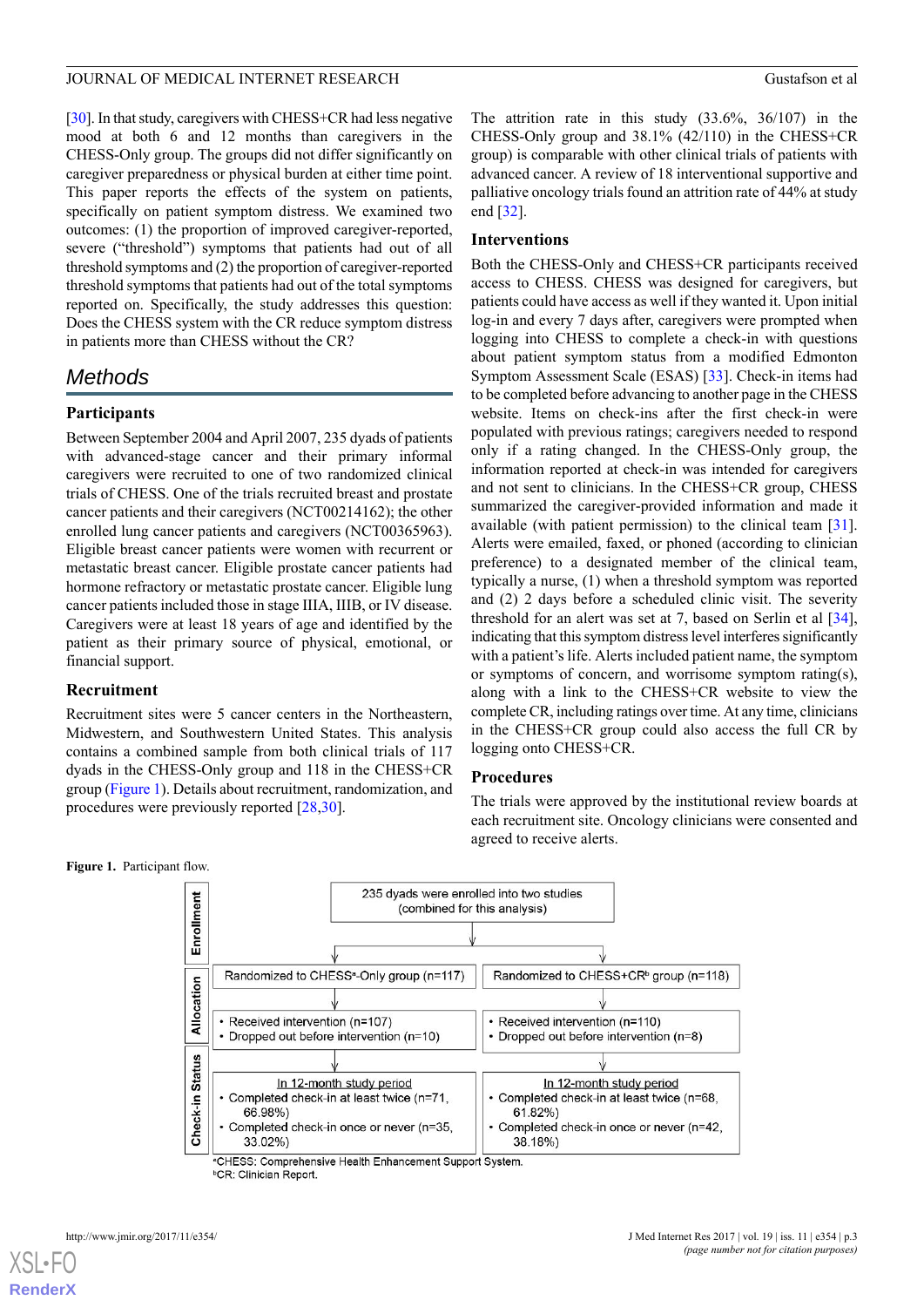After caregivers and patients completed the consent form and pretest, a random number generator at the University of Wisconsin randomly assigned dyads to CHESS-Only or CHESS+CR (1:1 ratio). Randomization was blocked by dyad relationship (spouse or partner vs nonspouse or partner) and race (white vs non-white). All caregivers who needed a computer were mailed a laptop with Internet access and a user manual. Participants who already had a computer with Internet access were reimbursed for Internet access during the study period. Caregivers (and patients, if they wished to use CHESS) were assigned a unique code name and password for accessing CHESS. Technical support was available by telephone. CHESS staff provided training on using CHESS via telephone or in clinic. Those in the CHESS+CR group were told that symptoms reported as "high" would trigger an email to the clinical team. Participants were not told the threshold, but when they gave a rating of ≥7, they were encouraged to call the clinic and notified on the website that the clinical team would be alerted.

Although caregivers and patients were enrolled as dyads, caregivers were the target population in both clinical trials. The analysis uses data from all 12 months of the breast and prostate cancer intervention and, to standardize data from the two trials, from the first 12 months of the 24-month lung cancer intervention. The CHESS website server generated a log file for storing the symptom ratings, who reported the ratings, when the ratings were reported, and whether an alert was sent. These data were retrieved and analyzed for this study.

#### **Measures**

Patient distress is a subjective measure that was assessed at check-in by a modified ESAS [[30\]](#page-9-13) on a 0 to 10 scale, with 10 indicating the greatest symptom distress. On the basis of the feedback from oncologists, we replaced 3 physical items in the original scale [[33\]](#page-10-2) (activity, drowsiness, and well-being) with three common cancer symptoms (fatigue, constipation, and diarrhea). The modified ESAS contained 10 items. This analysis focuses on individual ratings for each of the 10 symptoms rather than on a single scale score calculated across symptoms.

Improvement was determined separately for each threshold symptom by comparing subsequent ratings given by the same person at check-in. A threshold symptom was considered improved if it was rated lower at the next check-in (eg, if a caregiver rated patient pain at 9 one week and 8 the next week, the symptom was considered improved; likewise, a symptom rated at 7 one week and 6 the next was considered improved). Patient symptom ratings given in the last check-in were not examined because no follow-up check-in could be compared with it. Patients and caregivers who completed fewer than two check-ins were excluded in the analysis because they supplied no data for comparison.

To evaluate the impact of the CR on symptom change, caregiver-reported check-in data were aggregated in six 2-month periods (eg, months 3 and 4). This interval is somewhat arbitrary. It was chosen because caregivers in the two randomized trials from which the data came filled out written surveys every 2 months. The following values were calculated: (1) number of assessed symptoms (number of discrete symptoms rated during a 2-month period, calculated as the number of times

[XSL](http://www.w3.org/Style/XSL)•FO **[RenderX](http://www.renderx.com/)** a check-in was completed multiplied by 10 because each check-in assessed 10 symptoms), (2) number of patient threshold symptoms (number of symptoms rated  $\geq$ 7), and (3) number of improved patient threshold symptoms (number of threshold symptoms with a lower rating in the next check-in). Group totals of the foregoing three variables were used to calculate the following two proportion indices for each 2-month period as well as the entire 12-month study period. Our primary interest was the proportion of improved caregiver-reported patient threshold symptoms (number of improved threshold symptoms out of the total number of threshold symptoms, which shows the impact on symptom management). We also calculated the proportion of caregiver-reported patient threshold symptoms (number of caregiver-reported threshold symptoms out of the total number of symptoms that were reported on). The purpose of the second proportion was to examine whether knowledge that their data might be reported to the clinical team would affect reporting behavior.

#### **Statistical Analysis**

To compare the two outcomes of interest between groups over time (ie, improved patient threshold symptoms and proportion of patient threshold symptoms), the area under the curve (AUC) was calculated based on group-aggregated values. The AUC per group was calculated using the trapezoidal rule in NCSS 2007 [[35\]](#page-10-4). Group differences in AUC were assessed by converting group AUC into a relative proportion per group and then conducting a proportional difference test (StatXact 5, Cytel) [[36\]](#page-10-5). In addition, aggregated symptom reports were averaged across the 12 months. Differences in these averaged improved threshold symptoms and proportions of threshold symptoms were tested using the same method. The standardized statistics, *P* value and 95% CIs, were calculated based on methods outlined by Miettinen and Nurminen [\[37](#page-10-6)] and Chan and Zhang [\[38](#page-10-7)]. To test for potential response bias after group assignment, the proportion of patient threshold symptoms reported by caregivers at pretest was compared with the proportion at the first check-in using the multiple-sample McNemar test [[39\]](#page-10-8). All tests were conducted at alpha=.05 level.

# *Results*

#### **Baseline Demographics and ESAS Ratings**

[Table 1](#page-4-0) shows demographics and pretest ESAS ratings for the two groups. Among patients, 55.8% (121/217) were female, with an average age of 63 years. Caregivers were predominantly female (64.2%, 140/217), with an average age of 56 years. Most caregivers (69.3%, 150/217) were spouses or partners. Demographic characteristics of caregivers omitted from the analysis (ie, caregivers who submitted fewer than two check-ins) were similar to those of caregivers included in the analysis except on caregiver gender, for which 53% of excluded caregivers and 71% of included caregivers were female  $(\chi^2)$ =6.4 *P*=.01). In the 12-month period, the proportion of patient symptoms reported by caregivers at least twice did not differ by randomization group (CHESS-Only, 71/107, 66.4% vs CHESS+CR, 68/110, 61.8%, standardized difference Z=0.696, *P*=.49, 95% CI −.082 to .171).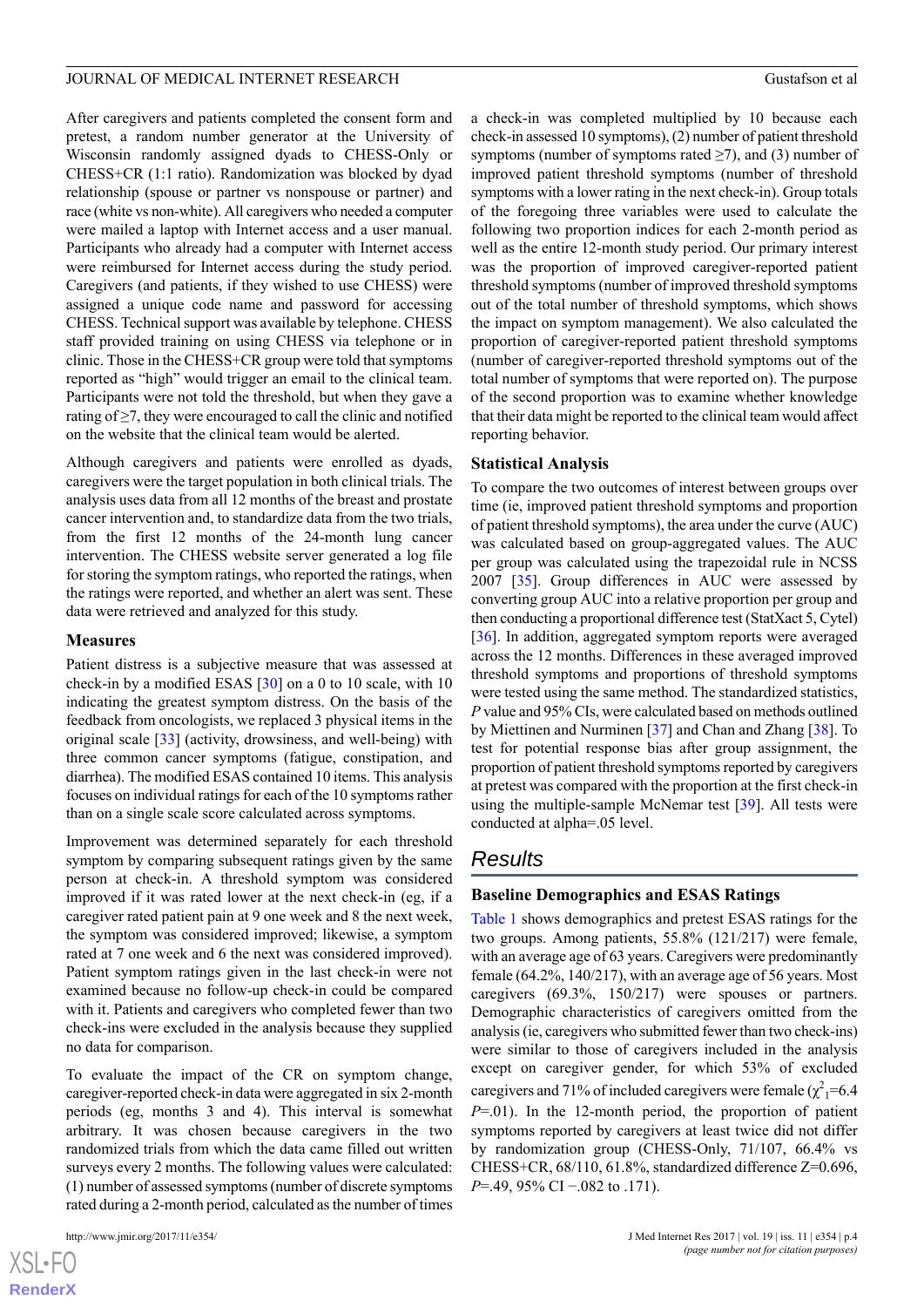<span id="page-4-0"></span>**Table 1.** Demographics of participants who received the interventions.

| Characteristics                                        | $CHESSa$ -Only (n=107) | CHESS+CR <sup>b</sup> (n=110) |
|--------------------------------------------------------|------------------------|-------------------------------|
| Cancer type, n (%)                                     |                        |                               |
| <b>Breast</b>                                          | 45(42)                 | 44 (40)                       |
| Prostate                                               | 30(28)                 | 34(31)                        |
| Lung                                                   | 32(30)                 | 32(29)                        |
| <b>Patients</b>                                        |                        |                               |
| Age, mean (SD)                                         | 62.53 $(9.63)^{c}$     | 62.73 $(11.00)^d$             |
| Gender, n (%)                                          |                        |                               |
| Male                                                   | 47(44)                 | 49 (45)                       |
| Female                                                 | 60(56)                 | 61(55)                        |
| <b>Caregivers</b>                                      |                        |                               |
| Age, mean (SD)                                         | 55.73 $(13.02)^c$      | 56.36 $(13.39)^e$             |
| Gender, n (%)                                          |                        |                               |
| Female                                                 | 71 (66)                | 69(63)                        |
| Relationship to patient, n (%)                         |                        |                               |
| Spouse                                                 | 75 (70)                | 75 (68)                       |
| Nonspouse                                              | 32(30)                 | 35(32)                        |
| Caregiver annual household income in US dollars, n (%) |                        |                               |
| <b>Below \$40,000</b>                                  | 35(33)                 | $35(32)^{c}$                  |
| \$40,001-\$80,000                                      | 37(35)                 | 36(33)                        |
| \$80,001 and over                                      | 26(24)                 | 28(25)                        |
| Didn't report                                          | 9(8)                   | 11(10)                        |
| Caregiver education $(1-6)^f$ , mean (SD)              | $3.96(1.58)^8$         | 3.67 $(1.52)^d$               |
| Caregiver Internet comfort $(1-4)^h$ , mean (SD)       | $2.57(1.26)^{i}$       | $2.36(1.37)^e$                |
| Caregiver-reported patient $ESASj (1-90)k$ , mean (SD) | 27.75 $(16.82)^{1}$    | 28.13 $(15.90)^{i}$           |

<sup>a</sup>CHESS: Comprehensive Health Enhancement Support System.

<sup>b</sup>CR: Clinician Report.

 $c_{n=105}$ .

<sup>d</sup>These values were based on pretests of 109 caregivers in CHESS+CR group because 1 caregiver did not return the pretest survey.

 $e_{n=107}$ 

<sup>f</sup>Caregiver education levels: 1 Stopped school before finishing high school; 2 High school degree; 3 Some college courses; 4 Associate or technical degree (2-year college); 5 Bachelor's degree (4 year college); 6 Graduate degree.

 $g_{n=106}$ 

h<sub>Internet comfort levels: 0 Not at all; 1 A little; 2 A medium amount; 3 Quite a bit; 4 Extremely.</sub>

 $i_{\rm n=102}$ .

<sup>j</sup>ESAS: Edmonton Symptom Assessment Scale.

 $k$ Calculated as the sum of severity ratings (0=none; 10=worst possible) across 9 items.

 $l_{\rm n=94}$ .

 $m_{n=101}$ .

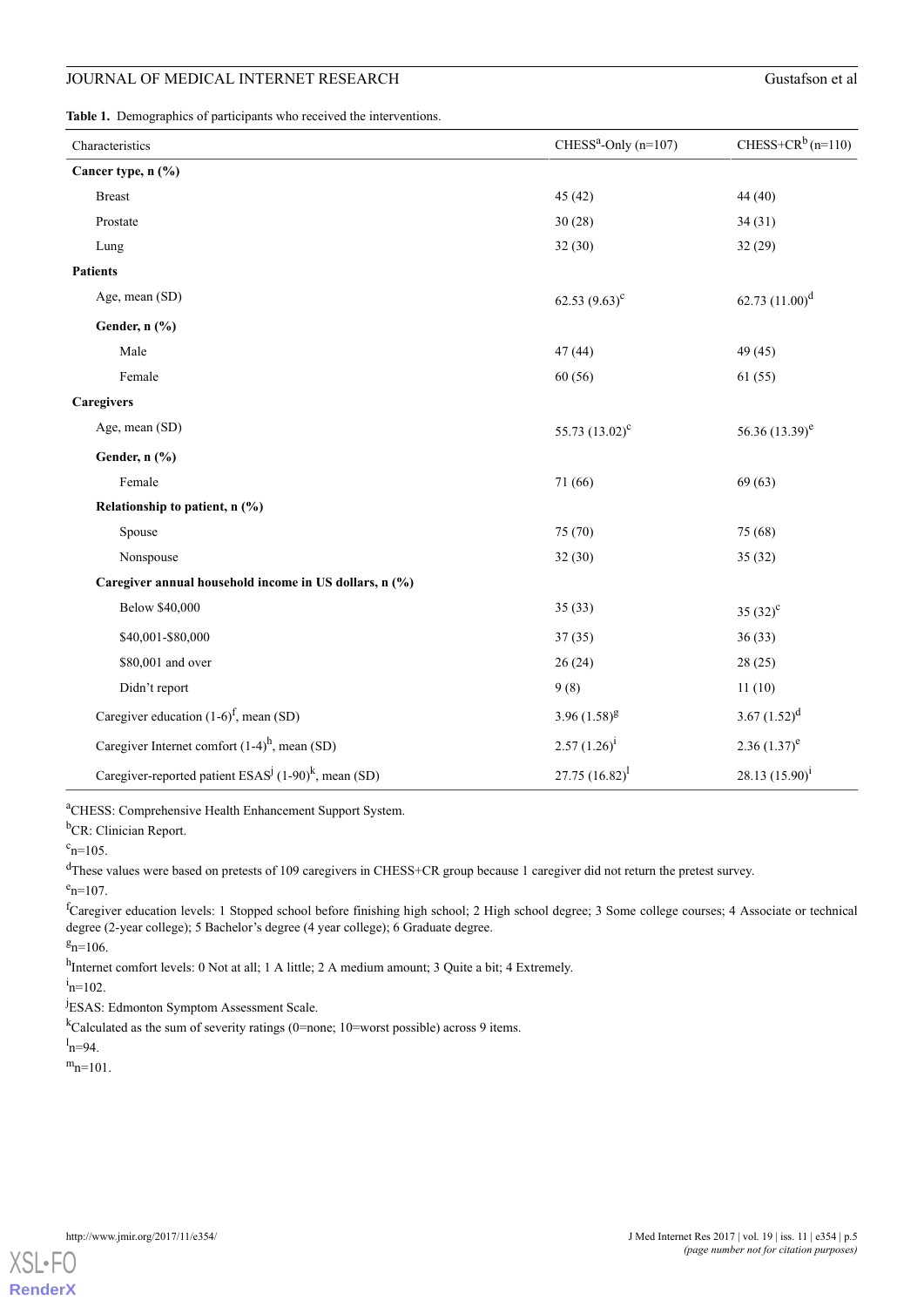<span id="page-5-0"></span>**Table 2.** Bimonthly summary of caregiver-reported patient symptom indices. At pretest, ESAS items were rated via paper survey. The report of a threshold symptom did not produce a clinician alert.

| Randomization group | $CHESSa$ -Only | $CHESS+CR^b$ |
|---------------------|----------------|--------------|
| Pretest             | 117            | 118          |
| Month 2             | 101            | 104          |
| Month 4             | 96             | 93           |
| Month 6             | 88             | 85           |
| Month 8             | 78             | 74           |
| Month 10            | 72             | 68           |
| Month 12            | 65             | 63           |

<sup>a</sup>CHESS: Comprehensive Health Enhancement Support System.

<sup>b</sup>CR: Clinician Report.

We also examined data about participant use of the system to see whether different participants used the system differently (ie, by gender, race, age, living situation, education, employment status, or income) and found no statistically significant difference.

# **Symptom Indices and Proportion of Threshold to All Assessed Symptoms**

[Table 2](#page-5-0) shows patient symptom indices reported by caregivers calculated for each 2-month period and totaled across 12 months. [Table 3](#page-5-1) reports on the number of patient threshold symptoms reported by caregivers as a proportion of all assessed symptoms. At pretest, for instance, CHESS-Only caregivers reported on symptoms 1026 times, and 182 of those symptoms (17.74%) met or exceeded the threshold. CHESS+CR caregivers reported 1056 symptoms, and 184 (17.42%) were threshold symptoms. The effect size of the difference between CHESS-Only and CHESS+CR was 0.01. Effect sizes were determined by using Cohen arcsine transformation of the probabilities [[40\]](#page-10-9). At pretest, there were no significant differences between groups, but differences emerged (caregivers in CHESS+CR reported fewer symptoms) with what Cohen describes as a small effect size.

# **Proportion of Improved Threshold Symptoms to All Threshold Symptoms**

[Table 4](#page-6-0) reports on the number of improved threshold symptoms as a proportion of all threshold symptoms reported. For instance, at 2 months, the CHESS-Only caregivers reported 385 threshold symptoms, 103 of which (26.8%) were subsequently reported as improved. By contrast, at the same time point, CHESS+CR caregivers reported 212 threshold symptoms, 113 of which (53.3%) were subsequently reported as improved. Comparing CHESS vs CHESS+CR across all posttest time periods yielded a moderate effect size of 0.60 in favor of CHESS+CR.

Analyses of average aggregated proportions across all 12 months (the Total column of [Tables 3](#page-5-1) and [4\)](#page-6-0) show similar findings: the CHESS+CR group was more likely to report improvement (53.04% vs 26.16%, Wald Z-test=10.35, *P*<.001, 95% CI .216 to .320) but less likely to report threshold symptoms (7.7% vs 14.4%, Wald Z-test=−12.27, *P*<.001, 95% CI −077 to −057). That is, throughout the study period, caregivers in the CHESS+CR group consistently reported that their patients had less symptom burden and better symptom management than patients in CHESS-Only group.

<span id="page-5-1"></span>**Table 3.** Proportion of threshold symptoms/all assessed symptoms and effect sizes.

| Randomization group | CHESS <sup>a</sup> -Only, $n/N$ (%) | CHESS+CR <sup>b</sup> , n/N $(\%$ ) |                      |
|---------------------|-------------------------------------|-------------------------------------|----------------------|
| Pretest             | 182/1026 (17.74)                    | 184/1056 (17.42)                    | $0.01(0.00-0.02)$    |
| Month 2             | 385/2620 (14.69)                    | 212/2380 (8.91)                     | $0.18(0.17-0.19)$    |
| Month 4             | 263/1820 (14.45)                    | 83/1240 (6.70)                      | $0.26(0.23-0.28)$    |
| Month 6             | 219/1490 (14.70)                    | 74/840 (8.81)                       | $0.18(0.16-0.21)$    |
| Month 8             | 133/1140 (11.67)                    | 34/550(6.2)                         | $0.19(0.14-0.25)$    |
| Month 10            | 140/910 (15.38)                     | 26/390(6.7)                         | $0.28(0.21-0.36)$    |
| Month 12            | 129/830 (15.54)                     | 14/350(4.0)                         | $0.41(0.27-0.55)$    |
| Total               | 1269/8810 (14.40)                   | 443/5750 (7.70)                     | $0.216(0.221-0.220)$ |

<sup>a</sup>CHESS: Comprehensive Health Enhancement Support System.

<sup>b</sup>CR: Clinician Report.

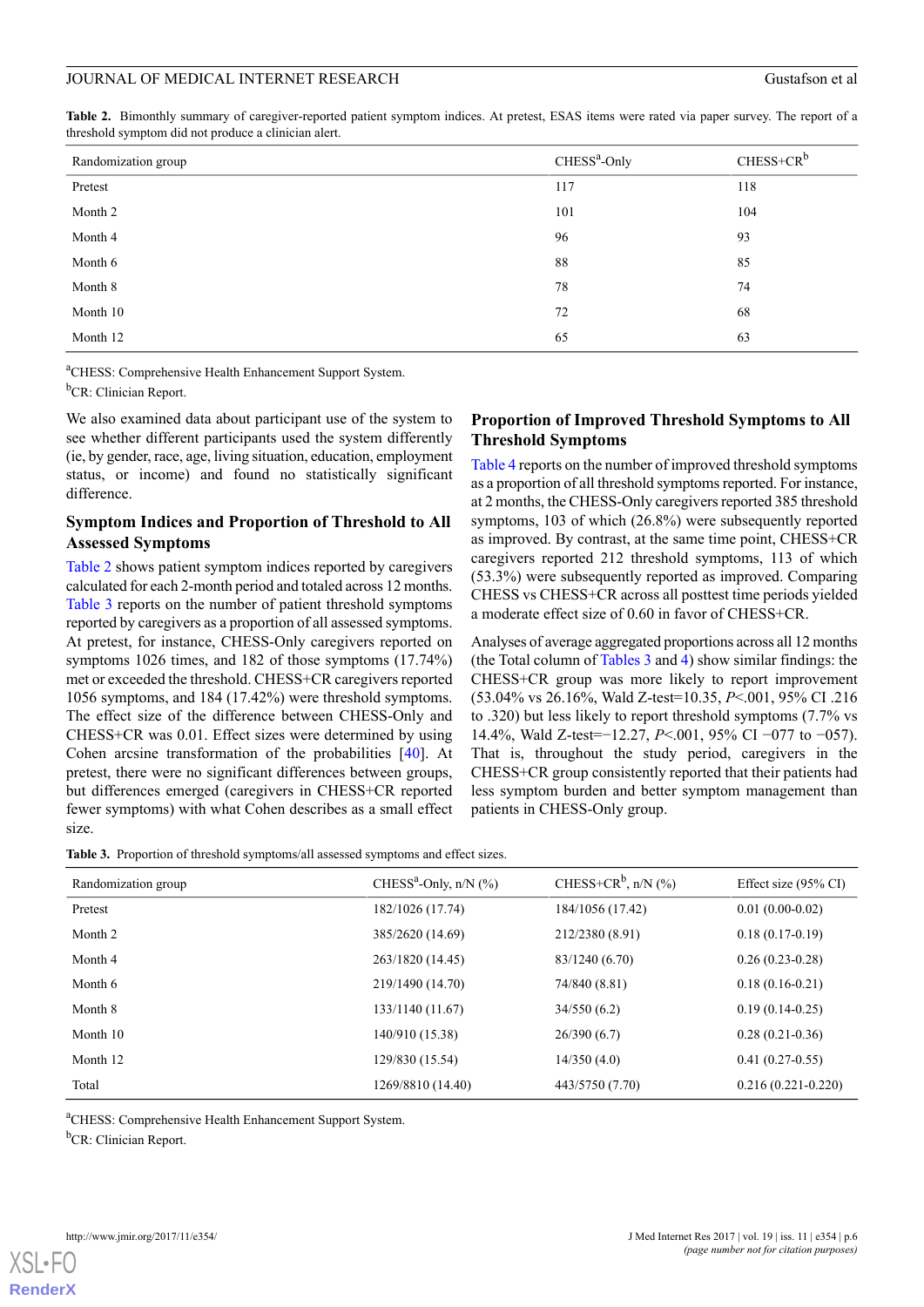<span id="page-6-0"></span>**Table 4.** Proportion of improved threshold symptoms/all threshold symptoms and effect sizes.

| Randomization group | CHESS <sup>a</sup> -Only, $n/N$ (%) | CHESS+CR <sup>c</sup> , n/N $(\%$ ) | Effect size $(95\% \text{ CI})$ |
|---------------------|-------------------------------------|-------------------------------------|---------------------------------|
| Pretest             | $N/A^b$                             | N/A                                 | N/A                             |
| Month 2             | 103/385(26.8)                       | 113/212(53.3)                       | $0.55(0.52-0.57)$               |
| Month 4             | 67/263(25.5)                        | 44/83(53)                           | $0.57(0.52-0.62)$               |
| Month 6             | 53/219 (24.2)                       | 41/74(55)                           | $0.60(0.55-0.66)$               |
| Month 8             | 39/133(29.3)                        | 17/34(50)                           | $0.42(0.30-0.56)$               |
| Month 10            | 33/140(23.6)                        | 14/26(54)                           | $0.64(0.48-0.79)$               |
| Month 12            | 37/129(28.7)                        | 6/14(43)                            | $0.30(0.04-0.64)$               |
| Total               | 332/1269 (26.16)                    | 235/443(53.0)                       | $0.60(0.59-0.62)$               |

<sup>a</sup>CHESS: Comprehensive Health Enhancement Support System.

 $b_{N/A}$ : not applicable.

<sup>c</sup>CR: Clinician Report.

#### **Examination of Possible Response Bias**

Caregivers in the CHESS+CR group reported a lower proportion of threshold symptoms at each 2-month period ([Table 3\)](#page-5-1). It may be that they felt they might be bothering the doctor or that word would get back to the patient that the caregiver thought the patient was doing poorly. To examine whether caregivers ranked symptoms lower to avoid triggering the alert to the clinician, we compared symptom ratings at pretest with those at the first online check-in, assuming any reluctance to alert the clinician would not have been present on pretest because pretest data were not sent to clinicians and patients knew this. A multiple-sample McNemar test [\[39](#page-10-8)] was used to test for differences between the CHESS-Only and CHESS+CR caregiver groups on changes in reporting threshold symptoms from pretest to first online check-in. A total of 1329 symptoms were rated by 135 caregivers (70 CHESS-Only, 65 CHESS+CR) at pretest and first online check-in and were used in this analysis. At pretest, no significant difference was found between randomized groups in the number of patient threshold symptoms reported (Z=0.189, *P*=.85, 95% CI −0.03 to 0.04), but the difference in reporting threshold symptoms from pretest to first online check-in was statistically significant (Z=6.910, *P*<.001, 95% CI 6.50 to 7.29), with CHESS+CR caregivers reporting a lower proportion of threshold symptoms at first check-in than at pretest ([Table 5\)](#page-7-0), suggesting that CHESS+CR caregivers may have had a response bias toward lower ratings when they knew a clinician might be alerted.

Further analyses also suggest that bias may help explain the results. First, we examined the relationship between caregiver demographics and the likelihood of reporting symptom data in the CHESS-Only versus CHESS+CR groups. Gender was the only statistically significant characteristic related to the reporting of symptoms: 64.7% (172/266) of women are reporters overall

versus 49.4% (131/266) of men;  $\chi^2$ <sub>1</sub> (N=266)=5.2, *P*=.02. In the CHESS+CR group, 64.4% (75/117) of women versus 45.5%  $(53/117)$  of men were reporters,  $\chi^2_1$  (N=117)=4.02, *P*=.045; no significant differences were found in the CHESS-Only group. We also looked at 35 outcomes, such as caregiving burden and patient quality of life at each survey time frame, and did not find a consistent difference between caregivers who reported symptoms and those who did not.

We also examined, in addition to improved symptoms, which were the focus of the study, the proportion of symptoms that stayed at the same level of severity and the proportion that worsened. Caregivers in the CHESS-Only group reported more total symptoms (8810) and a greater proportion of threshold symptoms (14.40%, 1269/8810) than caregivers in the CHESS+CR group (5750 total symptoms, of which 7.70% [443/5750] were threshold symptoms). Caregivers in the CHESS+CR group reported a much higher percentage of improved threshold symptoms (53.0% [235/443] versus 26.16% [332/1269] in the CHESS-Only group), a slightly larger percentage of worsened symptoms (14.0% [62/443] versus 10.40% [132/1269] in the CHESS-Only group), and a much lower percentage of threshold symptoms with no change (33.0% [146/443] versus 63.4% [805/1269] in the CHESS-Only group).

Finally, we looked at how many caregivers reported symptoms in the 2 groups. Over the 12 months, 71 caregivers reported the 8810 symptoms in the CHESS-Only group compared with 68 caregivers in the CHESS+CR group, who reported on 5750 symptoms. On average, each reporting caregiver in the CHESS-Only group reported on 124.1 symptoms whereas caregivers in CHESS+CR group reported an average of 84.6 symptoms. Hence, a 31.8% difference exists between the groups in the average number of symptoms reported per caregiver, with those in the CHESS+CR group reporting fewer.

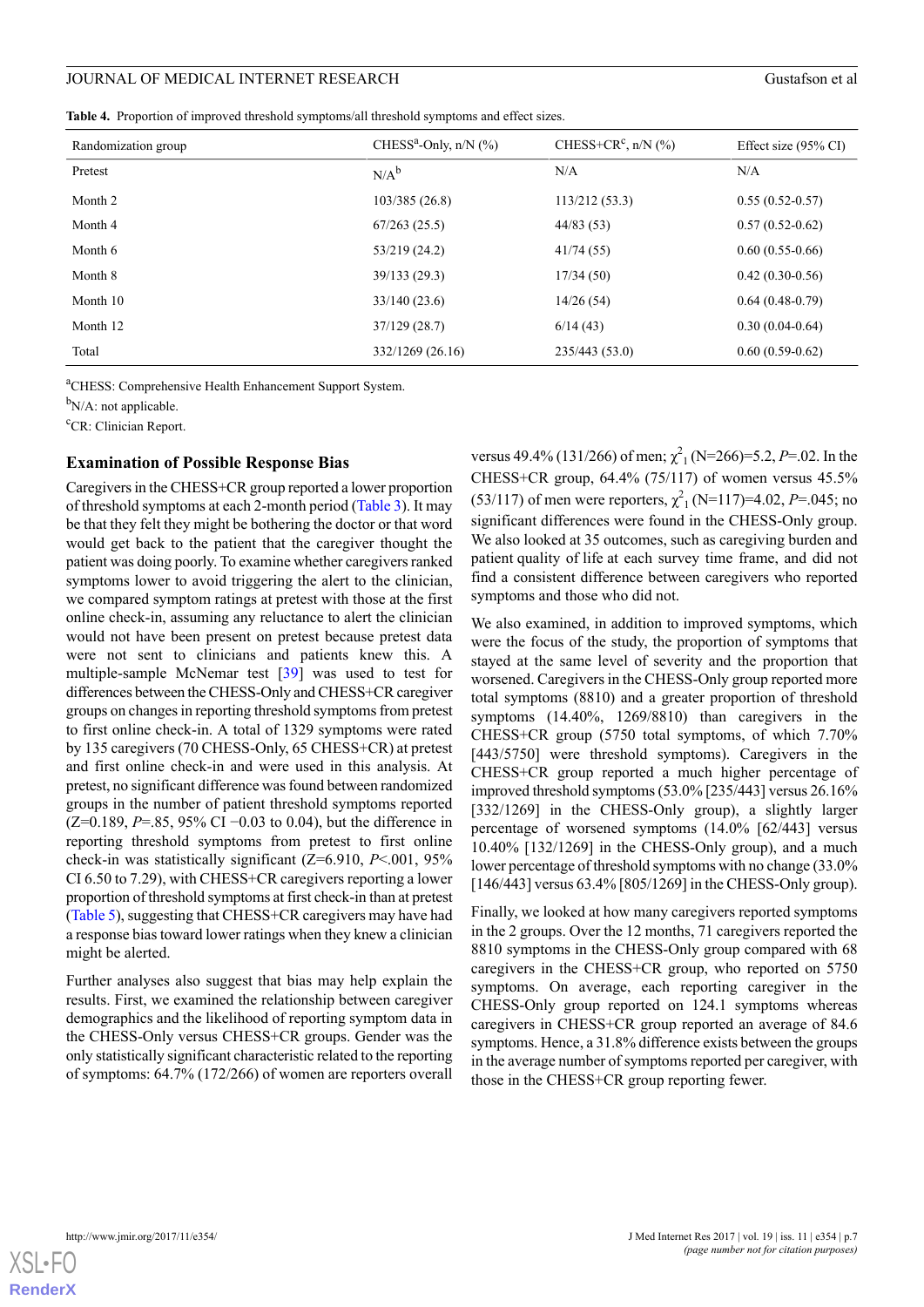<span id="page-7-0"></span>**Table 5.** Proportion of patient threshold symptoms reported by caregivers at pretest versus initial check-in.

| Randomization group | CHESS <sup>a</sup> -Only, n/N $(\% )$ | CHESS+CR <sup>b</sup> , n/N $(\%$ ) | Effect size $(95\% \text{ CI})$ | P value |
|---------------------|---------------------------------------|-------------------------------------|---------------------------------|---------|
| Pretest             | 106/684(15.5)                         | 105/645(16.3)                       | $0.02(0.00-0.04)$               | .85     |
| Initial check-in    | 108/684(15.8)                         | 70/645 (10.9)                       | $0.15(0.12-0.18)$               | < 001   |

<sup>a</sup>CHESS: Comprehensive Health Enhancement Support System. <sup>b</sup>CR: Clinician Report.

# *Discussion*

#### **Principal Findings**

The CR was designed to speed information about patient symptoms to clinicians by automatically sending an alert when a caregiver reported a symptom to be at or over a threshold. With immediate symptom reporting, clinicians can intervene rapidly and reduce patient symptom distress. Our results show that for symptoms causing severe  $(\geq 7$  on a 0 to 10 scale) distress, patients whose caregivers had access to CHESS+CR, and therefore had an alert sent to their clinicians, had a greater proportion of symptom improvements than those with CHESS-Only, whose clinicians did not receive alerts or have access to ratings. These results suggest that the CR may facilitate patient symptom improvement and management. A previously published paper [\[30](#page-9-13)] found that the same system, CHESS+CR, improved caregivers' negative mood, suggesting that one electronic health (eHealth) system may help both caregivers and indirectly the patients themselves.

#### **Possible Explanations of the Results**

The effects of the CR may be explained in various ways, as clinicians explained in qualitative interviews [[31\]](#page-10-0), which include the following:

- 1. The CR could help clinicians better prepare to address patient symptoms and caregiver concerns in clinic visits.
- 2. The CR may boost caregiver efficacy in discussing symptoms with clinicians.
- 3. The CR may deepen caregiver involvement because caregivers can monitor patient symptoms and report their concerns directly to the clinical team.
- 4. The CR may enable earlier intervention because the severe symptom distress that triggers alerts might otherwise be unreported and therefore not attended to.

The overall assessed symptom rate in the CHESS+CR group dropped significantly more than in the CHESS-Only group. A response bias may have occurred if caregivers avoided using the check-in or rated symptoms lower because they feared bothering the clinician [\[41](#page-10-10)] or upsetting the patient. The finding that symptom distress was equal between the two study groups at pretest but lower in the CHESS+CR group at first check-in supports this explanation. The examination of other factors that may account for the difference between the groups in caregiver-reported symptoms (ie, demographic differences between caregivers in the two groups, the proportion of symptoms that stayed the same and worsened in each group, and the number of caregivers reporting symptoms in each group) corroborates the suggestion of bias among the CHESS+CR caregivers to report fewer symptoms.

 $XS$  $\cdot$ FC **[RenderX](http://www.renderx.com/)** The lower overall assessed symptom rate in the CHESS+CR group may also be explained by clinician response. Clinicians were given no directions about how to respond to CR alerts. If clinicians did not respond (we do not know whether they did), participants may have stopped using the CR, although the data suggest that when the CR alerts the clinician, the symptoms are more likely to improve. It may be that clinicians responded to alerts by addressing the symptoms more promptly, scheduling additional patient visits, or responding differently to patients during visits, though we lack the data to explore this. Future research on caregiver and patient motives for using or not using a symptom reporting system could better inform system development and dissemination.

#### **Limitations**

The study has limitations. Data collection was completed in 2009. We do not see this as a major limitation because the influence of caregiver input on clinical decision making is rarely examined, and the result of such input, as shown in this paper, can be significant for patients. In fact, because reports based on the regular collection of both patient and caregiver data are beginning to appear more frequently, the methods and results reported here are more likely to be timely now than several years ago.

Each institution had a small number of clinicians, and they were not randomized. The effect of the CR on symptom improvement could potentially be greater than demonstrated here because clinicians seeing patients in both groups may have improved their symptom management with control-group patients as a result of changes they made with the intervention group. Future research could avoid this by randomizing clinics or clinicians rather than caregiver/patient dyads within clinics, although this approach could confound clinic variability in care with randomization.

Furthermore, all outcome variables were self-reported. Medical records could have been used to validate self-reports, for example, by observing whether interventions seemed to respond to reported threshold symptoms, such as a change in the type or amount of medication if high pain levels were reported. Such an analysis was outside the scope of the study.

Although clinicians participated in qualitative interviews [\[31](#page-10-0)] (results are summarized above under Possible Explanation of the Results), a distinct weakness of the paper is the lack of qualitative evidence from caregivers and patients. For example, qualitative assessment could also have been used to explore the apparent bias in the CHESS+CR group about "bothering" the doctor.

Although the study suggests the potential of CR-like systems to enhance patient care and speed recovery from distressing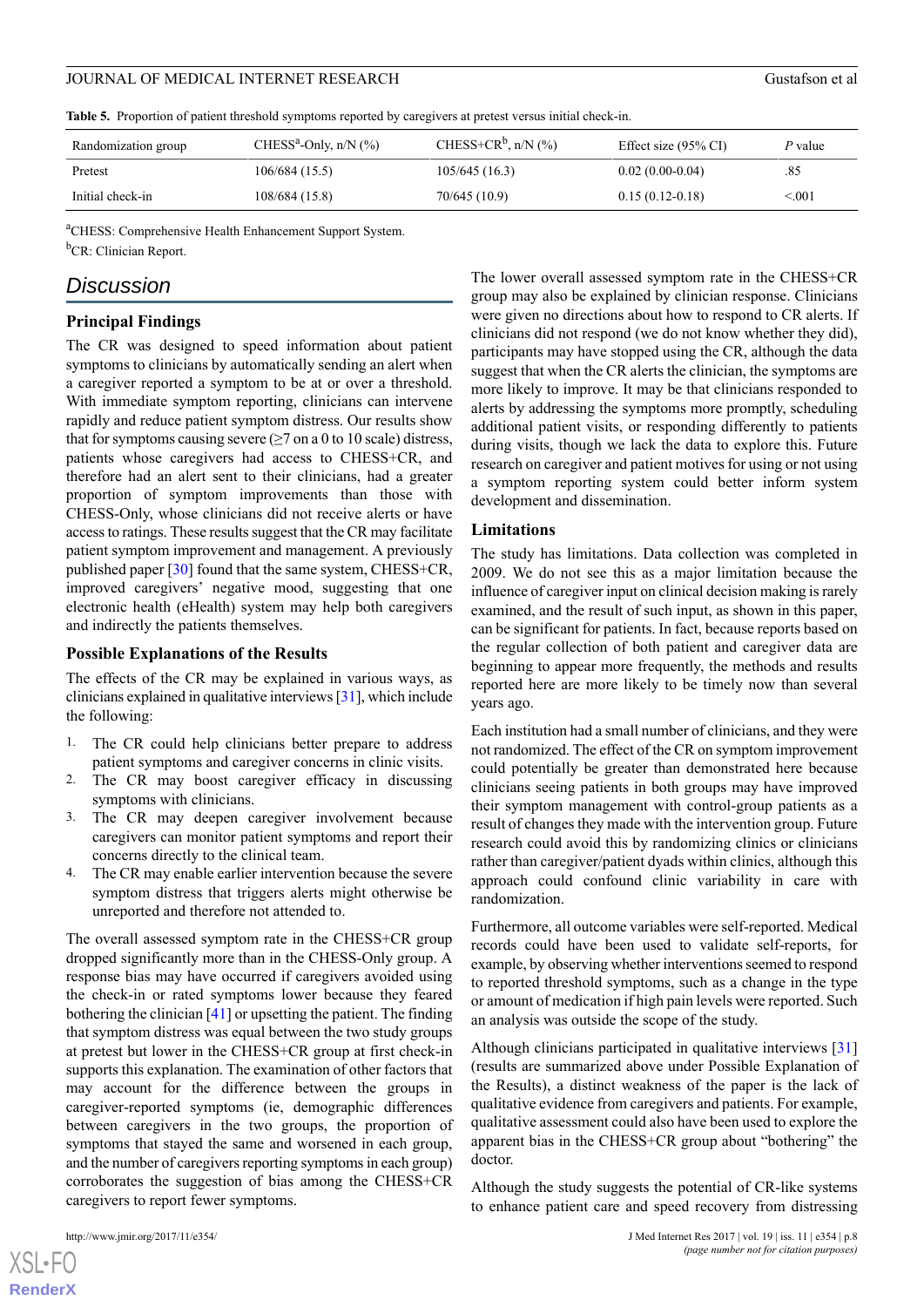symptoms, further research with different patient populations would help validate and improve the generalizability of these findings. In addition, widespread use of such a system poses important challenges—cost, risk aversion, clinician time, and interoperability with the electronic health record (EHR). Caregivers could use such a system on their smartphones, which are becoming ubiquitous. Yet maintaining such an eHealth system has fixed costs (eg, for updating content and moderating discussions). These costs could be borne by health systems and insurers if outcomes warrant it, given the new financing models that reward governmental agencies to pay for systems that improve outcomes and the increasing use of fixed payments to providers. The human tendency to avoid risk and stay with the familiar works against innovations such as CR-like systems, as does the time pressure clinicians contend with. Because clinicians worry about innovations that add work and reduce time with patients, systems must be built to minimize burden.

Finally, as we have discovered in subsequent studies, getting information from such a system into the EHR can be extremely difficult. However, this is important and should be done so that clinicians can access information from patient and caregiver eHealth systems without going to a website outside the EHR.

# **Conclusions**

The significance of this study is its finding that eHealth support helped caregivers play a more effective role in their loved one's care than the role they played without that support. Furthermore, the results suggest that eHealth alerts coming from family caregivers can influence clinician behavior. Together, these findings suggest that eHealth-based CRs from caregivers can influence care for patients with many types of cancer, as well as chronic conditions such as metabolic syndrome, addiction, human immunodeficiency virus, and Alzheimer disease [[42,](#page-10-11)[43](#page-10-12)]. Further research is required to address this speculation.

# **Acknowledgments**

This research was funded by two National Institutes of Health (NIH) grants (from the National Cancer Institute [1 P50 CA095817-01A1] and the National Institute of Nursing Research [RO1 NR008260-01]) and one Agency for Healthcare Research and Quality grant (5P50HS019917-04). The funders had no role in any aspect of the development, conduct, analysis, or reporting of the study.

# **Conflicts of Interest**

DHG, FM, RAJ, and AQ have a shareholder interest in CHESS Mobile Health, a public benefit corporation that develops health care technology for patients struggling with addiction. This relationship is managed by the authors and the University of Wisconsin-Madison's Conflict of Interest Committee.

# **Multimedia Appendix 1**

<span id="page-8-0"></span>CONSORT‐EHEALTH checklist (V.1.6.1).

[[PDF File \(Adobe PDF File\), 675KB](http://www.jmir.org/article/downloadSuppFile/7466/61710) - [jmir\\_v19i11e354\\_app1.pdf](http://www.jmir.org/article/downloadSuppFile/7466/61710) ]

# **References**

- 1. Glajchen M. The emerging role and needs of family caregivers in cancer care. J Support Oncol 2004;2(2):145-155. [Medline: [15328817](http://www.ncbi.nlm.nih.gov/entrez/query.fcgi?cmd=Retrieve&db=PubMed&list_uids=15328817&dopt=Abstract)]
- 2. Haley WE. Family caregivers of elderly patients with cancer: understanding and minimizing the burden of care. J Support Oncol 2003;1(4 Suppl 2):25-29. [Medline: [15346997](http://www.ncbi.nlm.nih.gov/entrez/query.fcgi?cmd=Retrieve&db=PubMed&list_uids=15346997&dopt=Abstract)]
- <span id="page-8-2"></span><span id="page-8-1"></span>3. Given BA, Given CW, Kozachik S. Family support in advanced cancer. CA Cancer J Clin 2001;51(4):213-231 [\[FREE Full](http://onlinelibrary.wiley.com/resolve/openurl?genre=article&sid=nlm:pubmed&issn=0007-9235&date=2001&volume=51&issue=4&spage=213) [text\]](http://onlinelibrary.wiley.com/resolve/openurl?genre=article&sid=nlm:pubmed&issn=0007-9235&date=2001&volume=51&issue=4&spage=213) [Medline: [11577488\]](http://www.ncbi.nlm.nih.gov/entrez/query.fcgi?cmd=Retrieve&db=PubMed&list_uids=11577488&dopt=Abstract)
- <span id="page-8-3"></span>4. Walling AM, Keating NL, Kahn KL, Dy S, Mack JW, Malin J, et al. Lower patient ratings of physician communication are associated with unmet need for symptom management in patients with lung and colorectal cancer. J Oncol Pract 2016 Jun;12(6):e654-e669. [doi: [10.1200/JOP.2015.005538](http://dx.doi.org/10.1200/JOP.2015.005538)] [Medline: [27221991\]](http://www.ncbi.nlm.nih.gov/entrez/query.fcgi?cmd=Retrieve&db=PubMed&list_uids=27221991&dopt=Abstract)
- <span id="page-8-4"></span>5. Twycross R, Wilcock A. Symptom management in advanced cancer. 3rd ed. London: Radcliffe Medical Press; 2002.
- <span id="page-8-5"></span>6. Bloche MG. Managing conflict at the end of life. N Engl J Med 2005 Jun 09;352(23):2371-2373. [doi: [10.1056/NEJMp058104\]](http://dx.doi.org/10.1056/NEJMp058104) [Medline: [15944420\]](http://www.ncbi.nlm.nih.gov/entrez/query.fcgi?cmd=Retrieve&db=PubMed&list_uids=15944420&dopt=Abstract)
- <span id="page-8-6"></span>7. Van Keer R, Deschepper R, Francke AL, Huyghens L, Bilsen J. Conflicts between healthcare professionals and families of a multi-ethnic patient population during critical care: an ethnographic study. Crit Care 2015 Dec 22;19:441 [[FREE Full](https://ccforum.biomedcentral.com/articles/10.1186/s13054-015-1158-4) [text\]](https://ccforum.biomedcentral.com/articles/10.1186/s13054-015-1158-4) [doi: [10.1186/s13054-015-1158-4](http://dx.doi.org/10.1186/s13054-015-1158-4)] [Medline: [26694072\]](http://www.ncbi.nlm.nih.gov/entrez/query.fcgi?cmd=Retrieve&db=PubMed&list_uids=26694072&dopt=Abstract)
- 8. Gustafson DH. A good death. J Med Internet Res 2007 Mar 14;9(1):e6 [\[FREE Full text](http://www.jmir.org/2007/1/e6/)] [doi: [10.2196/jmir.9.1.e6](http://dx.doi.org/10.2196/jmir.9.1.e6)] [Medline: [17478415](http://www.ncbi.nlm.nih.gov/entrez/query.fcgi?cmd=Retrieve&db=PubMed&list_uids=17478415&dopt=Abstract)]
- 9. Parker-Pope T. Well.blogs.nytimes. New York: The New York Times; 2008. 'Bothering' Your Doctor URL: [https://well.](https://well.blogs.nytimes.com/2008/03/17/bothering-your-doctor/) [blogs.nytimes.com/2008/03/17/bothering-your-doctor/](https://well.blogs.nytimes.com/2008/03/17/bothering-your-doctor/) [accessed 2017-06-29] [[WebCite Cache ID 6o0bdUbYX](http://www.webcitation.org/6o0bdUbYX)]
- 10. Prentice JC, Pizer SD. Delayed access to health care and mortality. Health Serv Res 2007 Apr;42(2):644-662 [[FREE Full](http://europepmc.org/abstract/MED/17362211) [text\]](http://europepmc.org/abstract/MED/17362211) [doi: [10.1111/j.1475-6773.2006.00626.x\]](http://dx.doi.org/10.1111/j.1475-6773.2006.00626.x) [Medline: [17362211](http://www.ncbi.nlm.nih.gov/entrez/query.fcgi?cmd=Retrieve&db=PubMed&list_uids=17362211&dopt=Abstract)]

 $XS$  $\cdot$ FC **[RenderX](http://www.renderx.com/)**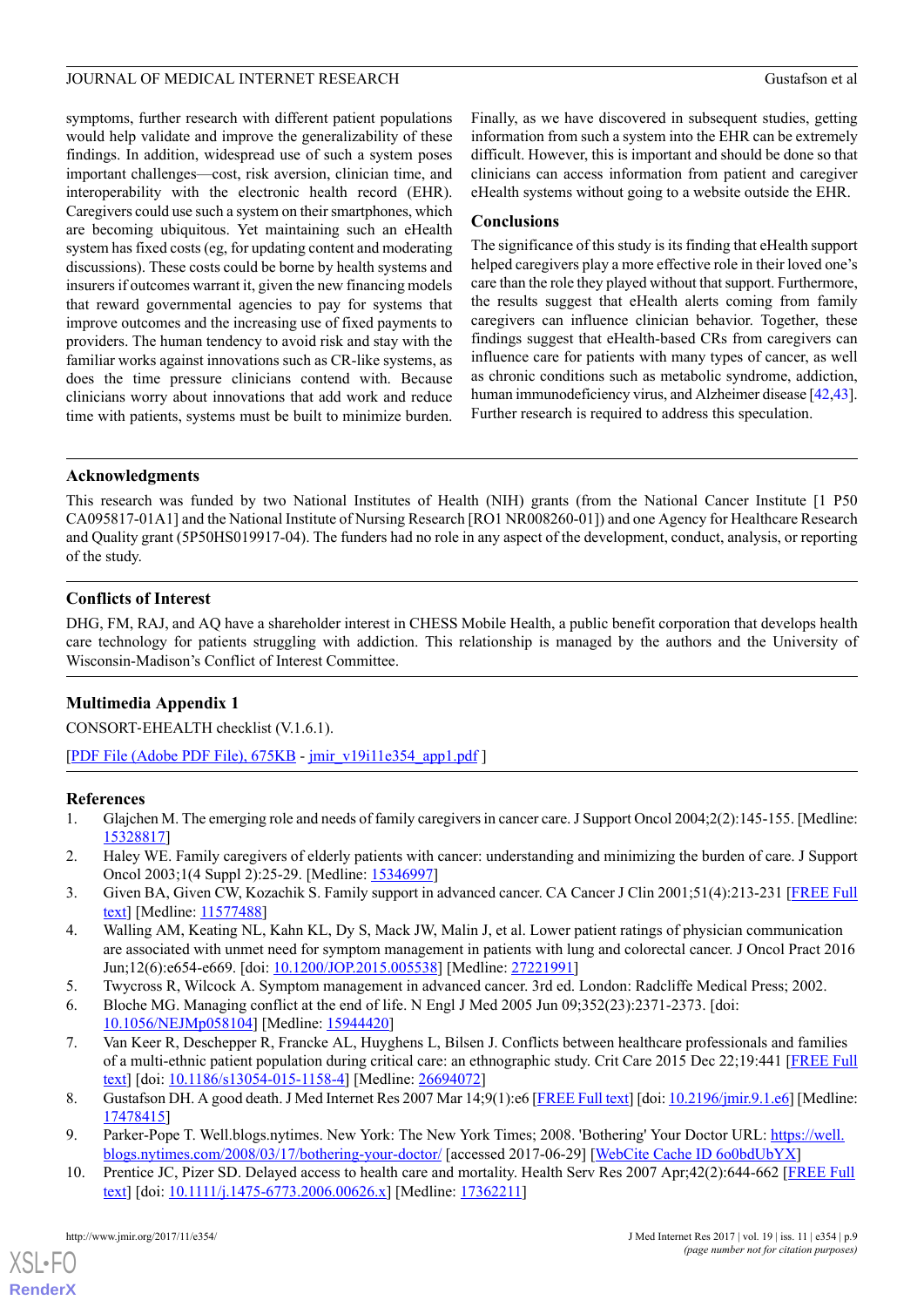- <span id="page-9-0"></span>11. Arno PS, Levine C, Memmott MM. The economic value of informal caregiving. Health Aff (Millwood) 1999;18(2):182-188 [[FREE Full text](http://content.healthaffairs.org/cgi/pmidlookup?view=long&pmid=10091447)] [Medline: [10091447](http://www.ncbi.nlm.nih.gov/entrez/query.fcgi?cmd=Retrieve&db=PubMed&list_uids=10091447&dopt=Abstract)]
- <span id="page-9-1"></span>12. Apple, Inc. Apple. Cupertino, CA: Apple, Inc; 2017. A bold new way to look at your health URL: [http://www.apple.com/](http://www.apple.com/ios/health/) [ios/health/](http://www.apple.com/ios/health/) [accessed 2017-06-29] [\[WebCite Cache ID 6nvpMO7Rc](http://www.webcitation.org/6nvpMO7Rc)]
- <span id="page-9-2"></span>13. Symple Health, Inc. itunes.apple. Cupertino, CA: iTunes, Apple, Inc; 2017. Symple - Symptom Tracker & Health Diary URL:<https://itunes.apple.com/us/app/symple-symptom-tracker-health/id479818115?mt=8> [accessed 2017-06-29] [\[WebCite](http://www.webcitation.org/6nvqLZmQR) [Cache ID 6nvqLZmQR\]](http://www.webcitation.org/6nvqLZmQR)
- <span id="page-9-4"></span><span id="page-9-3"></span>14. Coons SJ, Eremenco S, Lundy JJ, O'Donohoe P, O'Gorman H, Malizia W. Erratum to: Capturing Patient-Reported Outcome (PRO) data electronically: the past, present, and promise of ePRO measurement in clinical trials. Patient 2015 Dec;8(6):571 [[FREE Full text](http://europepmc.org/abstract/MED/25701173)] [doi: [10.1007/s40271-015-0121-4\]](http://dx.doi.org/10.1007/s40271-015-0121-4) [Medline: [25701173](http://www.ncbi.nlm.nih.gov/entrez/query.fcgi?cmd=Retrieve&db=PubMed&list_uids=25701173&dopt=Abstract)]
- 15. Cleeland CS, Wang XS, Shi Q, Mendoza TR, Wright SL, Berry MD, et al. Automated symptom alerts reduce postoperative symptom severity after cancer surgery: a randomized controlled clinical trial. J Clin Oncol 2011 Mar 10;29(8):994-1000 [[FREE Full text](http://europepmc.org/abstract/MED/21282546)] [doi: [10.1200/JCO.2010.29.8315](http://dx.doi.org/10.1200/JCO.2010.29.8315)] [Medline: [21282546\]](http://www.ncbi.nlm.nih.gov/entrez/query.fcgi?cmd=Retrieve&db=PubMed&list_uids=21282546&dopt=Abstract)
- 16. Ruland CM, Holte HH, Røislien J, Heaven C, Hamilton GA, Kristiansen J, et al. Effects of a computer-supported interactive tailored patient assessment tool on patient care, symptom distress, and patients' need for symptom management support: a randomized clinical trial. J Am Med Inform Assoc 2010;17(4):403-410 [\[FREE Full text](http://jamia.oxfordjournals.org/cgi/pmidlookup?view=long&pmid=20595307)] [doi: [10.1136/jamia.2010.005660](http://dx.doi.org/10.1136/jamia.2010.005660)] [Medline: [20595307](http://www.ncbi.nlm.nih.gov/entrez/query.fcgi?cmd=Retrieve&db=PubMed&list_uids=20595307&dopt=Abstract)]
- 17. Kearney N, McCann L, Norrie J, Taylor L, Gray P, McGee-Lennon M, et al. Evaluation of a mobile phone-based, advanced symptom management system (ASyMS) in the management of chemotherapy-related toxicity. Support Care Cancer 2009 Apr;17(4):437-444. [doi: [10.1007/s00520-008-0515-0](http://dx.doi.org/10.1007/s00520-008-0515-0)] [Medline: [18953579\]](http://www.ncbi.nlm.nih.gov/entrez/query.fcgi?cmd=Retrieve&db=PubMed&list_uids=18953579&dopt=Abstract)
- <span id="page-9-5"></span>18. Velikova G, Booth L, Smith AB, Brown PM, Lynch P, Brown JM, et al. Measuring quality of life in routine oncology practice improves communication and patient well-being: a randomized controlled trial. J Clin Oncol 2004 Feb 15;22(4):714-724 [[FREE Full text](http://jco.ascopubs.org/cgi/pmidlookup?view=long&pmid=14966096)] [doi: [10.1200/JCO.2004.06.078](http://dx.doi.org/10.1200/JCO.2004.06.078)] [Medline: [14966096\]](http://www.ncbi.nlm.nih.gov/entrez/query.fcgi?cmd=Retrieve&db=PubMed&list_uids=14966096&dopt=Abstract)
- <span id="page-9-6"></span>19. Gilbert JE, Howell D, King S, Sawka C, Hughes E, Angus H, et al. Quality improvement in cancer symptom assessment and control: the Provincial Palliative Care Integration Project (PPCIP). J Pain Symptom Manage 2012 Apr;43(4):663-678. [doi: [10.1016/j.jpainsymman.2011.04.028](http://dx.doi.org/10.1016/j.jpainsymman.2011.04.028)] [Medline: [22464352](http://www.ncbi.nlm.nih.gov/entrez/query.fcgi?cmd=Retrieve&db=PubMed&list_uids=22464352&dopt=Abstract)]
- <span id="page-9-7"></span>20. Basch E, Deal AM, Dueck AC, Scher HI, Kris MG, Hudis C, et al. Overall survival results of a trial assessing patient-reported outcomes for symptom monitoring during routine cancer treatment. J Am Med Assoc 2017 Jun 04;18(2):197-198. [doi: [10.1001/jama.2017.7156](http://dx.doi.org/10.1001/jama.2017.7156)] [Medline: [28586821\]](http://www.ncbi.nlm.nih.gov/entrez/query.fcgi?cmd=Retrieve&db=PubMed&list_uids=28586821&dopt=Abstract)
- <span id="page-9-8"></span>21. Nekolaichuk CL, Bruera E, Spachynski K, MacEachern T, Hanson J, Maguire TO. A comparison of patient and proxy symptom assessments in advanced cancer patients. Palliat Med 1999 Jul;13(4):311-323. [Medline: [10659100](http://www.ncbi.nlm.nih.gov/entrez/query.fcgi?cmd=Retrieve&db=PubMed&list_uids=10659100&dopt=Abstract)]
- 22. Lobchuk MM, Degner LF. Symptom experiences: perceptual accuracy between advanced-stage cancer patients and family caregivers in the home care setting. J Clin Oncol 2002 Aug 15;20(16):3495-3507. [doi: [10.1200/JCO.2002.01.153\]](http://dx.doi.org/10.1200/JCO.2002.01.153) [Medline: [12177111\]](http://www.ncbi.nlm.nih.gov/entrez/query.fcgi?cmd=Retrieve&db=PubMed&list_uids=12177111&dopt=Abstract)
- <span id="page-9-9"></span>23. Kutner JS, Bryant LL, Beaty BL, Fairclough DL. Symptom distress and quality-of-life assessment at the end of life: the role of proxy response. J Pain Symptom Manage 2006 Oct;32(4):300-310. [doi: [10.1016/j.jpainsymman.2006.05.009\]](http://dx.doi.org/10.1016/j.jpainsymman.2006.05.009) [Medline: [17000347](http://www.ncbi.nlm.nih.gov/entrez/query.fcgi?cmd=Retrieve&db=PubMed&list_uids=17000347&dopt=Abstract)]
- 24. Gustafson D, Wise M, Bhattacharya A, Pulvermacher A, Shanovich K, Phillips B, et al. The effects of combining Web-based eHealth with telephone nurse case management for pediatric asthma control: a randomized controlled trial. J Med Internet Res 2012;14(4):e101 [\[FREE Full text\]](http://www.jmir.org/2012/4/e101/) [doi: [10.2196/jmir.1964](http://dx.doi.org/10.2196/jmir.1964)] [Medline: [22835804\]](http://www.ncbi.nlm.nih.gov/entrez/query.fcgi?cmd=Retrieve&db=PubMed&list_uids=22835804&dopt=Abstract)
- <span id="page-9-10"></span>25. Gustafson DH, Hawkins R, McTavish F, Pingree S, Chen WC, Volrathongchai K, et al. Internet-based interactive support for cancer patients: are integrated systems better? J Commun 2008 Jun;58(2):238-257 [\[FREE Full text\]](http://europepmc.org/abstract/MED/21804645) [doi: [10.1111/j.1460-2466.2008.00383.x\]](http://dx.doi.org/10.1111/j.1460-2466.2008.00383.x) [Medline: [21804645](http://www.ncbi.nlm.nih.gov/entrez/query.fcgi?cmd=Retrieve&db=PubMed&list_uids=21804645&dopt=Abstract)]
- <span id="page-9-11"></span>26. Gustafson DH, Hawkins RP, Boberg EW, McTavish F, Owens B, Wise M, et al. CHESS: 10 years of research and development in consumer health informatics for broad populations, including the underserved. Int J Med Inform 2002 Nov 12;65(3):169-177. [Medline: [12414016\]](http://www.ncbi.nlm.nih.gov/entrez/query.fcgi?cmd=Retrieve&db=PubMed&list_uids=12414016&dopt=Abstract)
- <span id="page-9-12"></span>27. Gustafson DH, McTavish FM, Chih M, Atwood AK, Johnson RA, Boyle MG, et al. A smartphone application to support recovery from alcoholism: a randomized clinical trial. JAMA Psychiatry 2014 May;71(5):566-572 [\[FREE Full text\]](http://europepmc.org/abstract/MED/24671165) [doi: [10.1001/jamapsychiatry.2013.4642](http://dx.doi.org/10.1001/jamapsychiatry.2013.4642)] [Medline: [24671165](http://www.ncbi.nlm.nih.gov/entrez/query.fcgi?cmd=Retrieve&db=PubMed&list_uids=24671165&dopt=Abstract)]
- <span id="page-9-13"></span>28. Gustafson DH, DuBenske LL, Namkoong K, Hawkins R, Chih M, Atwood AK, et al. An eHealth system supporting palliative care for patients with non-small cell lung cancer: a randomized trial. Cancer 2013 May 1;119(9):1744-1751 [[FREE Full text](http://dx.doi.org/10.1002/cncr.27939)] [doi: [10.1002/cncr.27939\]](http://dx.doi.org/10.1002/cncr.27939) [Medline: [23355273\]](http://www.ncbi.nlm.nih.gov/entrez/query.fcgi?cmd=Retrieve&db=PubMed&list_uids=23355273&dopt=Abstract)
- 29. DuBenske LL, Gustafson DH, Shaw BR, Cleary JF. Web-based cancer communication and decision making systems: connecting patients, caregivers, and clinicians for improved health outcomes. Med Decis Making 2010;30(6):732-744 [[FREE Full text](http://europepmc.org/abstract/MED/21041539)] [doi: [10.1177/0272989X10386382\]](http://dx.doi.org/10.1177/0272989X10386382) [Medline: [21041539](http://www.ncbi.nlm.nih.gov/entrez/query.fcgi?cmd=Retrieve&db=PubMed&list_uids=21041539&dopt=Abstract)]
- 30. Chih M, DuBenske LL, Hawkins RP, Brown RL, Dinauer SK, Cleary JF, et al. Communicating advanced cancer patients' symptoms via the Internet: a pooled analysis of two randomized trials examining caregiver preparedness, physical burden, and negative mood. Palliat Med 2013 Jun;27(6):533-543 [\[FREE Full text\]](http://europepmc.org/abstract/MED/22988042) [doi: [10.1177/0269216312457213\]](http://dx.doi.org/10.1177/0269216312457213) [Medline: [22988042](http://www.ncbi.nlm.nih.gov/entrez/query.fcgi?cmd=Retrieve&db=PubMed&list_uids=22988042&dopt=Abstract)]